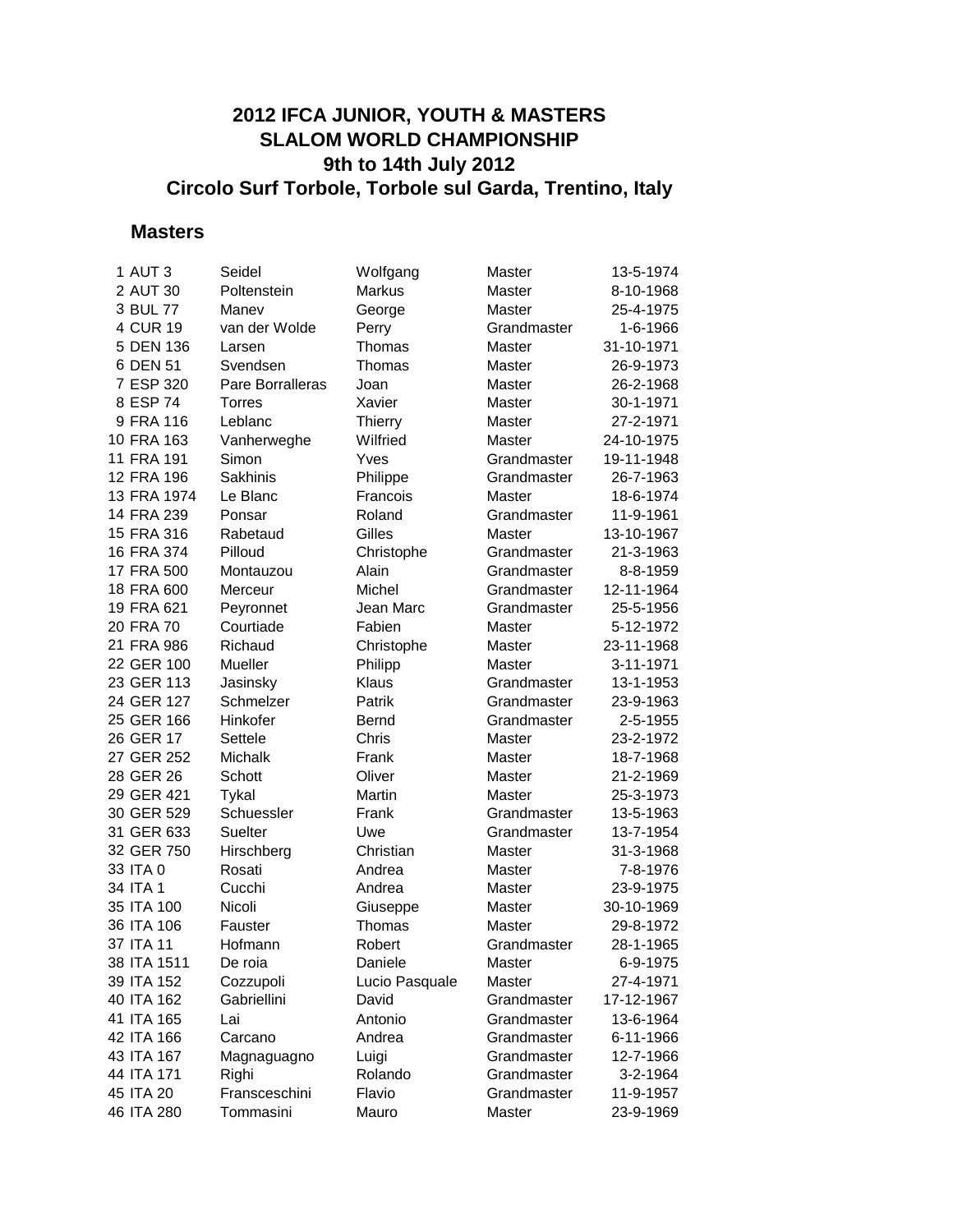| 47 ITA 2806 | Mencarelli      | Flavio      | Master      | 12-2-1970      |
|-------------|-----------------|-------------|-------------|----------------|
| 48 ITA 34   | Lollobattista   | Michele     | Master      | 8-7-1968       |
| 49 ITA 4    | Mehl            | Sergio      | Grandmaster | 28-6-1964      |
| 50 ITA 415  | Begalli         | Marco       | Grandmaster | 12-7-1966      |
| 51 ITA 56   | Colombi         | Massimo     | Grandmaster | 2-8-1956       |
| 52 ITA 7    | Masserini       | Massimo     | Grandmaster | 7-7-1963       |
| 53 ITA 77   | Tani            | Paolo       | Master      | 30-6-1967      |
| 54 ITA 7799 | Ferri           | Guido       | Grandmaster | 10-9-1959      |
| 55 ITA 92   | Franchini       | Giovanni    | Grandmaster | 30-7-1957      |
| 56 ITA 96   | Cicerone        | Michele     | Master      | 18-4-1971      |
| 57 ITA 963  | Graziano        | Marzi       | Grandmaster | $9 - 1 - 1963$ |
| 58 NB 8     | Saragoza        | Constantino | Grandmaster | 18-7-1965      |
| 59 POR 12   | Borges de Sousa | Rui         | Master      | 10-11-1969     |
| 60 POR 137  | Peixeiro        | Pedro       | Master      | 10-7-1968      |
| 61 SRB 01   | Judin           | Leonid      | Grandmaster | 12-9-1963      |
| 62 SUI 152  | Dudli           | Yves        | Grandmaster | 13-2-1955      |
| 63 SUI 201  | Diethelm        | Remo        | Master      | 7-6-1974       |
| 64 SUI 771  | Matthias        | Ernst       | Master      | 17-7-1976      |
| 65 USA 05   | Domenianni      | Diego       | Master      | 19-11-1970     |
|             |                 |             |             |                |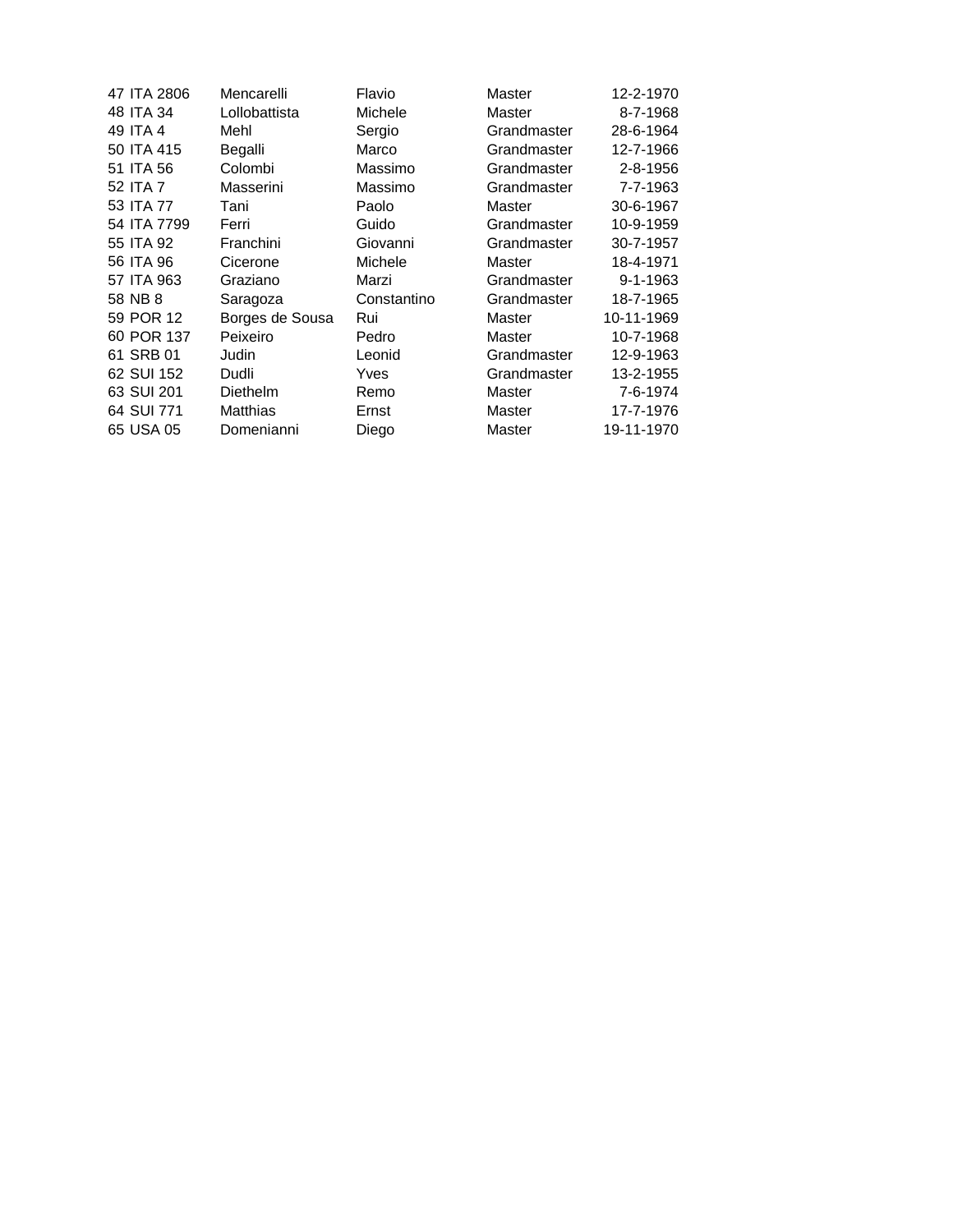## **2012 IFCA JUNIOR, YOUTH & MASTERS SLALOM WORLD CHAMPIONSHIP 9th to 14th July 2012 Circolo Surf Torbole, Torbole sul Garda, Trentino, Italy**

# **Youth**

| 1 ARU 100   | Grijpma        | Rens         | Male   | 1-3-1995   |
|-------------|----------------|--------------|--------|------------|
| 2 BEL 26    | Vanhoorne      | Andrea       | Female | 24-4-1994  |
| 3 CRO 20    | Lisicio        | Ivan         | Male   | 30-10-1994 |
| 4 CUR 191   | Van Der Wolde  | Jean Patrick | Male   | 27-12-1995 |
| 5 CUR 28    | Gielingh       | Milan        | Male   | 20-11-1995 |
| 6 DEN 181   | Eithz          | Mathias      | Male   | 6-4-1995   |
| 7 DEN 26    | Justesen       | Christian    | Male   | 25-2-1994  |
| 8 FRA 16    | de Maupeou     | Pierre       | Male   | 26-9-1995  |
| 9 FRA 2     | Auge           | Benjamin     | Male   | 14-12-1995 |
| 10 FRA 216  | Kotnik         | Guillaume    | Male   | 6-5-1995   |
| 11 FRA 23   | Jacquier       | Benoit       | Male   | 25-9-1993  |
| 12 FRA 302  | Menot          | Gabriel      | Male   | 16-3-1995  |
| 13 FRA 332  | Le Bot         | Jean         | Male   | 25-2-1995  |
| 14 FRA 44   | Algret         | Tristan      | Male   | 23-12-1993 |
| 15 FRA 494  | Lallement      | Emilie       | Female | 19-6-1995  |
| 16 FRA 741  | Lefevre        | Antonin      | Male   | 14-6-1994  |
| 17 FRA 813  | De Souza       | Alizée       | Female | 18-8-1994  |
| 18 FRA 824  | <b>Bernard</b> | Thibault     | Male   | 7-10-1994  |
| 19 FRA 931  | El Mouahidine  | Lisa         | Female | 15-12-1993 |
| 20 GER 294  | <b>Neubert</b> | Alexander    | Male   | 24-2-1994  |
| 21 GER 495  | Bochnia        | Jan Moritz   | Male   | 4-9-1995   |
| 22 GER 610  | Mönnig         | Mick         | Male   | 21-8-1994  |
| 23 GER 80   | Goetzke        | Nikolas      | Male   | 28-7-1993  |
| 24 ITA 1090 | Niccolini      | Daniele      | Male   | 23-8-1993  |
| 25 ITA 146  | Gepetti        | Giulio       | Male   | 16-9-1995  |
| 26 ITA 158  | Pirina         | Luca         | Male   | 29-9-1995  |
| 27 ITA 160  | Martini        | Bruno        | Male   | 12-8-1993  |
| 28 ITA 170  | Piras          | Roberta      | Female | 20-2-1994  |
| 29 ITA 193  | Marchegger     | Greta        | Female | 11-11-1993 |
| 30 ITA 1995 | Corti          | Leonardo     | Male   | 20-9-1995  |
| 31 ITA 346  | Slijk          | Nicholas     | Male   | 20-10-1994 |
| 32 ITA 818  | Facchin        | Filippo      | Male   | 7-11-1995  |
| 33 ITA 911  | Romano         | Luigi        | Male   | 2-11-1993  |
| 34 ITA 94   | Wenter         | Roland       | Male   | 5-11-1993  |
| 35 ITA 993  | Camozzi        | Nicola       | Male   | 2-4-1993   |
| 36 NB 104   | Jonis          | Jamil        | Male   | 12-9-1995  |
| 37 NED 28   | van Zelst      | Tomas        | Male   | 3-4-1993   |
| 38 NED 69   | Vonk           | Jordy        | Male   | 14-6-1993  |
| 39 NED 84   | Meily          | Daan         | Male   | 4-3-1994   |
| 40 POL 013  | Piasecki       | Jacek        | Male   | 21-2-1993  |
| 41 POL 75   | Kurczewski     | Radoslaw     | Male   | 29-3-1993  |
| 42 SUI 63   | Colombo        | Elia         | Male   | 14-9-1995  |
| 43 TUR 104  | Atay           | Sarp         | Male   | 18-12-1995 |
| 44 US 045   | Balli          | Ludovici     | Male   | 20-4-1995  |